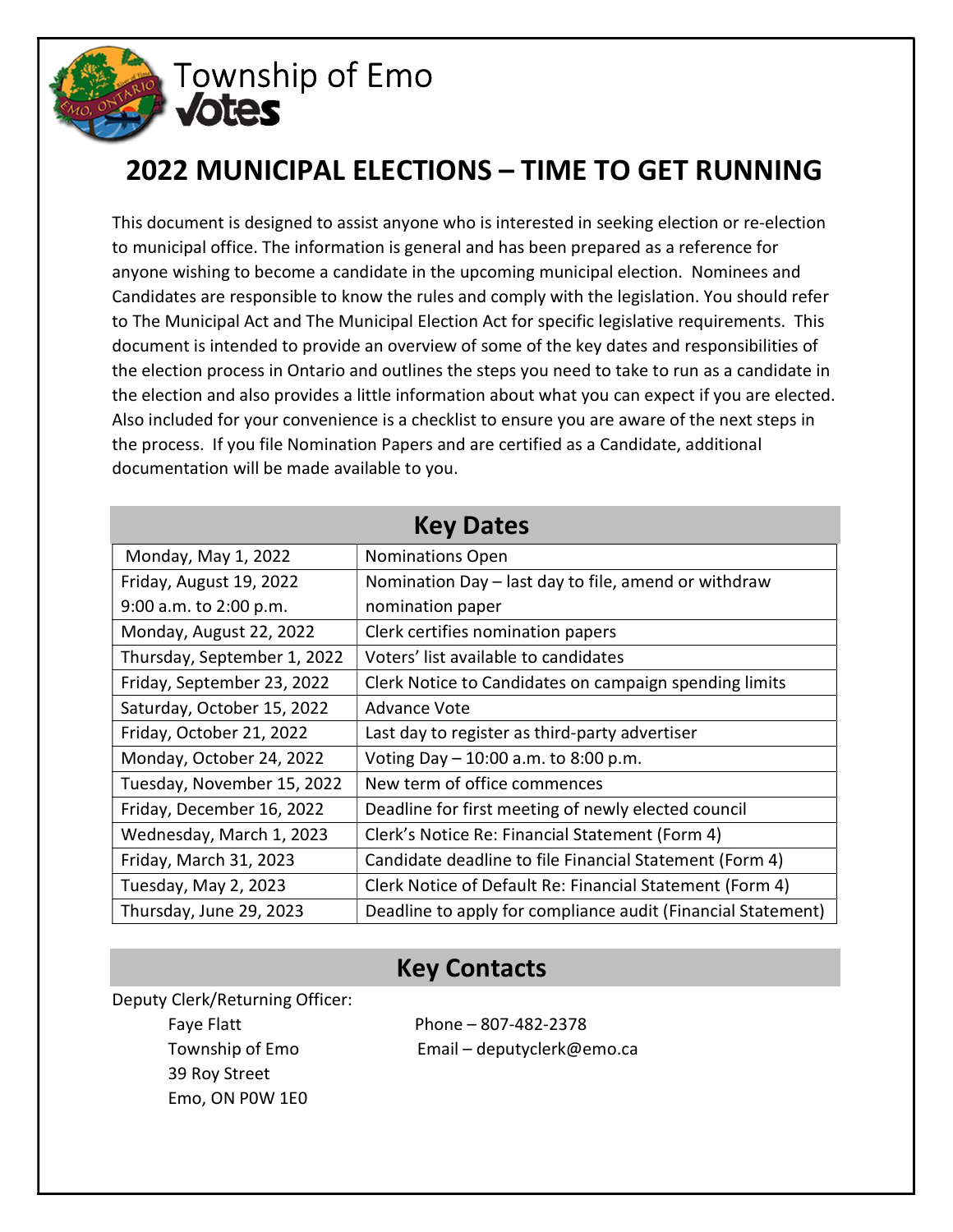## Candidates Checklist

#### Becoming a candidate:

- $\Box$  Ensure you are qualified to run. You must be:
	- a Canadian citizen
	- at least 18 years of age on Election Day
	- a voter in the municipality (you are a resident or own property for six months prior to the date of the election and are on the voters list)
- $\Box$  Decide whether you are running for Mayor or Councillor
- $\Box$  File nomination papers and nomination fee with the Returning Officer
	- Ensure nomination papers have correct information (your name, contact information, office for which you are running).
	- Filing Deadline August 19, 2022 at 2:00 p.m.
	- Fee (Mayor \$200 / Councillor \$100) payable by cash, certified cheque or money order payable to Township of Emo
- $\Box$  Complete Declaration of Qualification with the Returning Officer. This must be signed before a Commissioner for Taking Oaths.
- $\Box$  Appoint persons if desired to act as your agent and scrutineers and file the appointments with the Returning Officer.
- $\Box$  Obtain a copy of the By-law for use of municipal resources during an election.
- $\Box$  Obtain a copy of the Recount By-Law to become familiar with process of what happens in the case of a tied vote.

#### While you are campaigning:

- $\Box$  Open a campaign account at a bank, credit union, etc. if you intend to accept monetary contributions from others, including your spouse or partner.
- $\Box$  Become familiar with restrictions on who can make contributions.
- $\Box$  Confirm your campaign expense limit. Check with the Returning Officer to determine how much you can spend. You will be provided with a Preliminary Notice.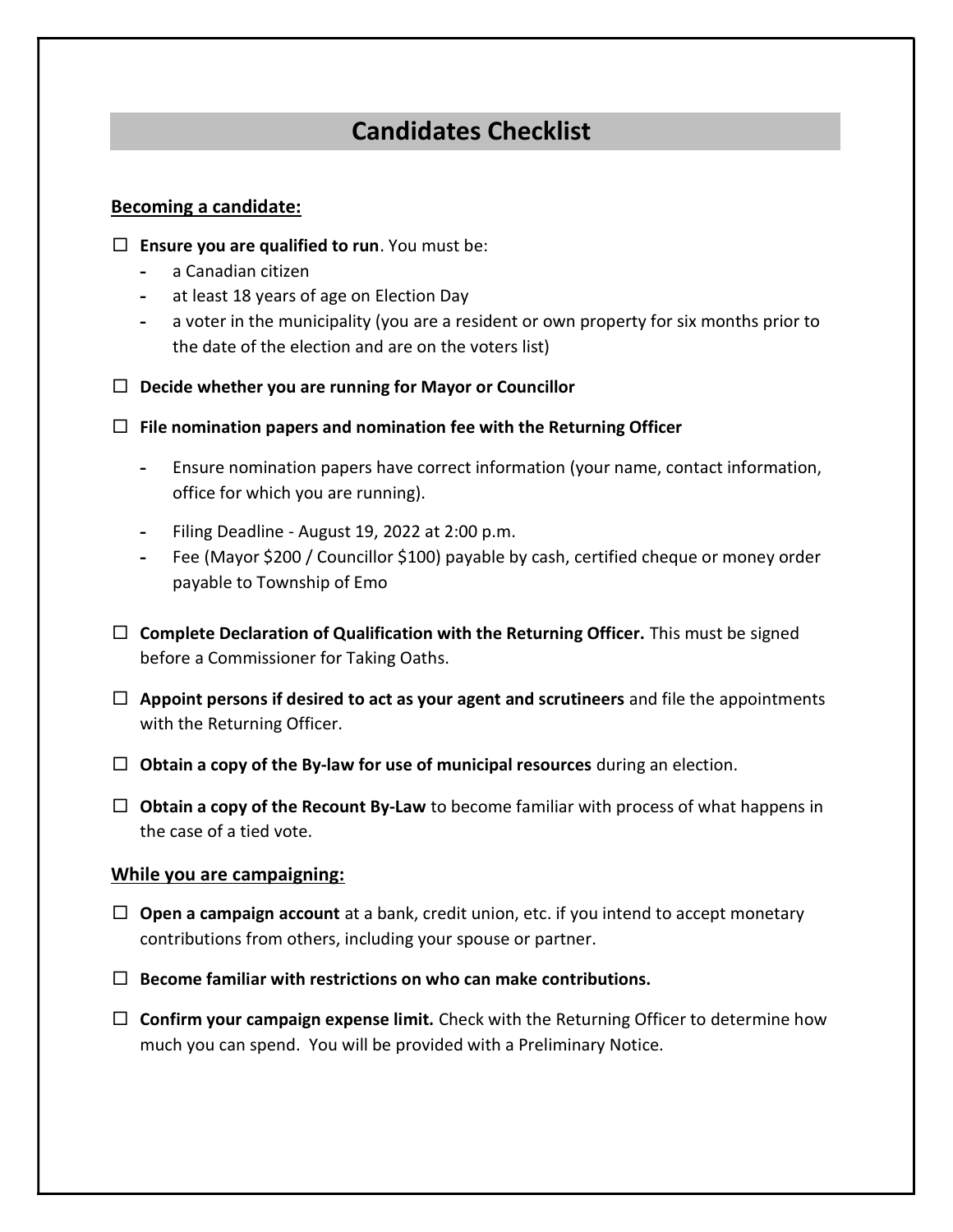### On Election Day:

- $\Box$  Know restrictions about political activities at voting places on Election Day and rules about signage.
- $\Box$  Familiarize yourself with the qualifications of voters.
- $\Box$  Remind your scrutineers to bring a copy of their appointment form to present to the voting official on Election Day.

### After the Election:

- $\Box$  File a Finance Statement Auditor's Report Form 4 with the Returning Officer.
	- Must be filed by May 2, 2023
- $\Box$  Failure to file Finance Statement Form 4 by deadline can result in
	- Not receiving refund of nomination fee;
	- Not being able to run for council in next election, and
	- Forfeiting office if you were elected.
- $\Box$  Remove any signage

## Responsibilities of Elected Officials

Serving as an elected official requires commitment and dedication. You will be part of a team that will represent your community and chart a course for the future. Before deciding to run, you might want to attend a council meeting or talk to a municipal council member about their experience. There are a few things to expect if elected:

### Term of Office

As a member of council, you will serve a four-year term. The term for newly elected council resulting from the 2022 Municipal Election will officially begin on November 15, 2022.

You must take an oath of office before you can undertake any duties as a member of council.

### Time Commitment

The Township of Emo holds regular council meetings twice a month, however, you will also be required to attend special meetings, committee and board meetings, and various public meetings and functions.